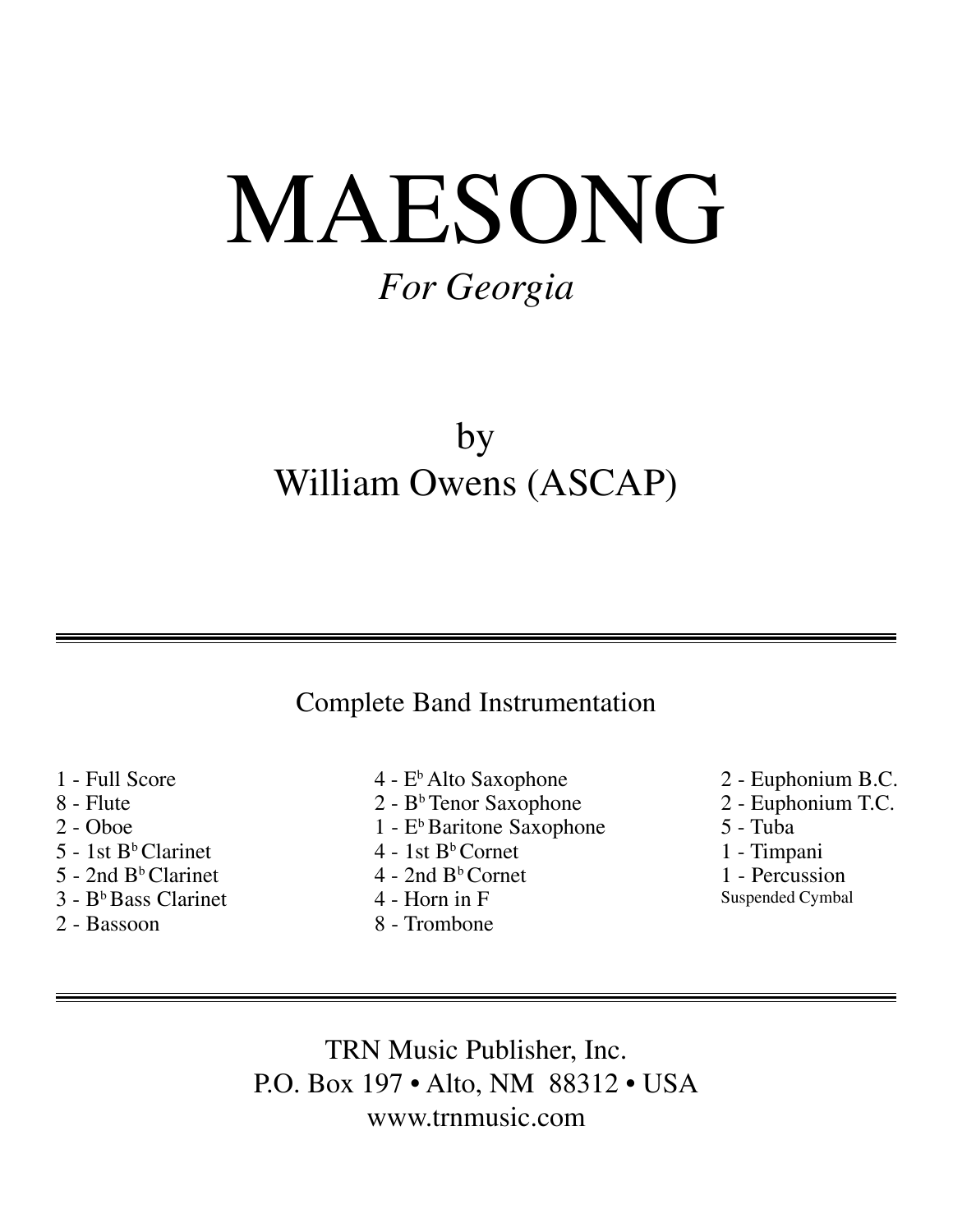#### **About the Composer - - -**



 **William Owens** was born in Gary, Indiana on January 22, 1963. He received his BME degree in 1985 from Vandercook College of Music in Chicago. A seasoned music educator, **Mr. Owens** is very active as a composer, clinician and conductor.

 Since 1993, **Owens** has written numerous commissioned and published works for middle school and high school concert bands. In 1995, he was presented with the *Forrest L. Buchtel Citation for Excellence in Band Composition*. He is a member of ASCAP, the

Texas Music Educators Association, and the Association of Texas Small School Bands. **William** teaches and resides in Fort Worth, Texas with his wife Georgia.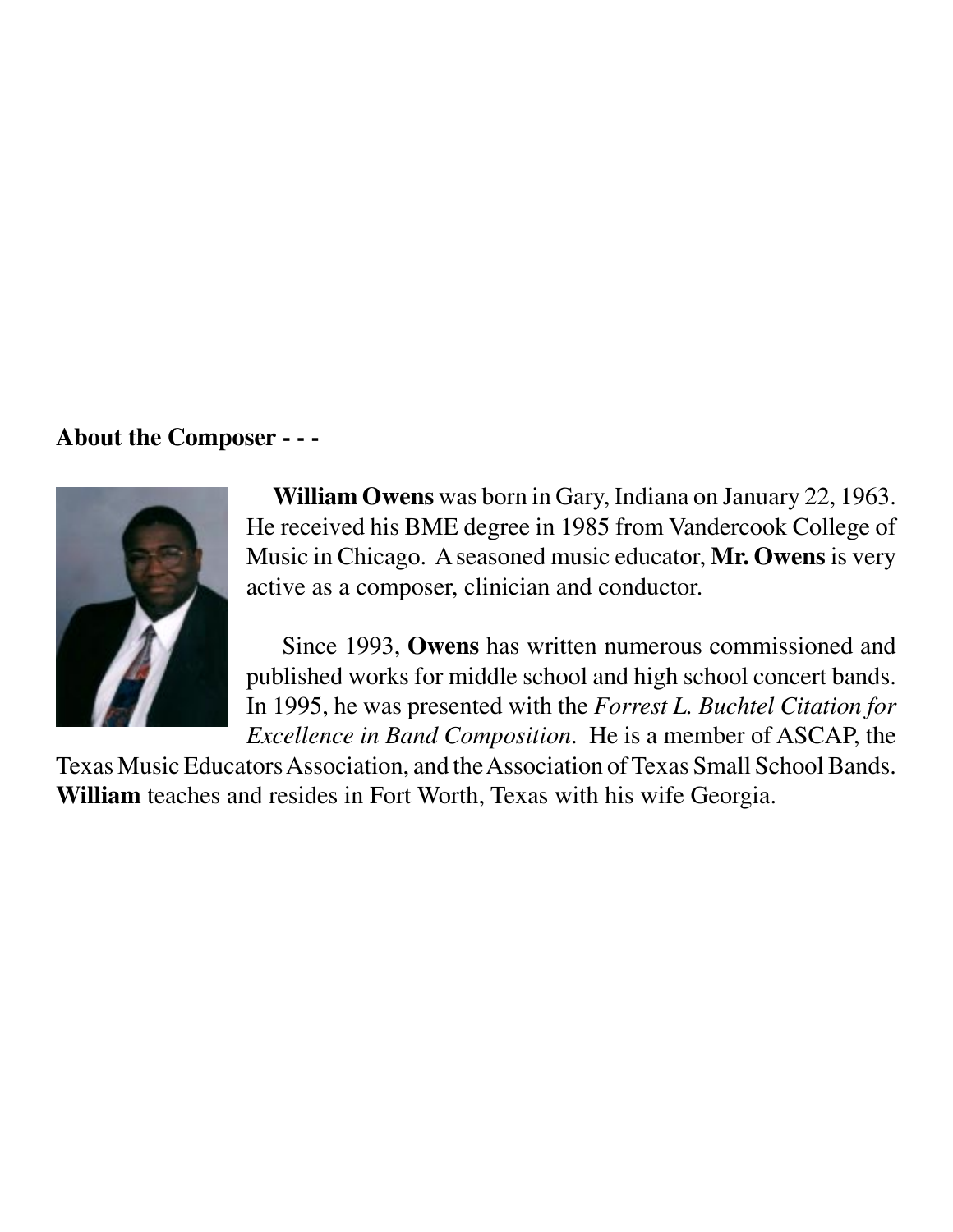## **MAESONG** *For Georgia*

**William Owens ASCAP**

| Warmly $(J = 80-92)$                           |                                       |                      |                                          |            |                             |                |                                  |              |                  |
|------------------------------------------------|---------------------------------------|----------------------|------------------------------------------|------------|-----------------------------|----------------|----------------------------------|--------------|------------------|
| <b>Flute</b>                                   |                                       |                      |                                          |            |                             |                |                                  |              |                  |
|                                                |                                       |                      |                                          |            |                             |                |                                  |              |                  |
| Oboe                                           |                                       |                      |                                          |            |                             |                |                                  |              |                  |
| $\mathbf{1}$<br>$\mathbf{B}^\flat$ Clarinets   |                                       |                      |                                          |            |                             |                |                                  |              |                  |
| $\mathbf{2}$                                   |                                       | ⋥<br>$\mathfrak{m}p$ |                                          |            |                             |                | m f                              |              |                  |
| $\mathbf{B}^\flat$ Bass Clarinet               | ⊕<br>∙                                |                      | ರ<br>$\boldsymbol{p}$                    |            |                             |                | $\it{mp}$                        | ォ<br>⋣⋥<br>₹ | 귱                |
| <b>Bassoon</b>                                 | $\mathbf{9}$                          | solo                 | $\boldsymbol{p}$                         |            |                             |                | $\it{mp}$                        |              |                  |
| $\mathbf{E}^\flat$ Alto<br>Saxophone           | $^\circledcirc$<br>$\bullet$          | mp                   |                                          |            |                             |                | $m\!f$                           |              |                  |
| $B^{\flat}$ Tenor<br>Saxophone                 |                                       |                      | $\boldsymbol{p}$                         |            |                             |                | mp                               |              |                  |
| $\mathbf{E}^{\flat}$ Baritone<br>Saxophone     | ∙                                     |                      | $\boldsymbol{p}$<br>Warmly $(J = 80-92)$ |            |                             |                | $\it{mp}$                        |              |                  |
| $\mathbf{B}^\flat$ Cornets<br>1<br>$\mathbf 2$ |                                       |                      |                                          |            |                             |                |                                  |              |                  |
| Horn in F                                      | ∙                                     |                      | $\pmb{p}$                                |            |                             |                | $\it{mp}$                        |              |                  |
| <b>Trombone</b>                                | $\mathbf{9}$                          |                      | $\pmb{p}$                                |            |                             |                | $\mathfrak{m}p$                  |              |                  |
| Euphonium                                      | $\cdot$ : b                           |                      | $\boldsymbol{p}$                         |            |                             |                | $\it{mp}$                        |              |                  |
| Tuba                                           | $(\mathsf{B}^\flat,\mathsf{E}^\flat)$ |                      | €<br>$\pmb{p}$<br>Warmly $(J = 80-92)$   |            | ಕ                           | ヺ.             | $\boldsymbol{m}{\boldsymbol{p}}$ |              |                  |
|                                                | $\mathbf{9:} \frac{1}{2}$             |                      |                                          |            |                             |                |                                  |              |                  |
| Timpani                                        |                                       |                      |                                          |            |                             |                |                                  |              |                  |
| <b>Percussion</b> Suspended Cymbal             |                                       |                      |                                          |            |                             |                |                                  |              |                  |
|                                                |                                       |                      | $1\,$                                    | $\sqrt{2}$ | $\ensuremath{\mathfrak{Z}}$ | $\overline{4}$ | $\sqrt{5}$                       | $\sqrt{6}$   | $\boldsymbol{7}$ |

TRN2002-24 GRADE 1

Copyright © MMII by TRN MUSIC PUBLISHER, INC. All Rights Reserved. Printed in U. S. A. International Copyright Secured.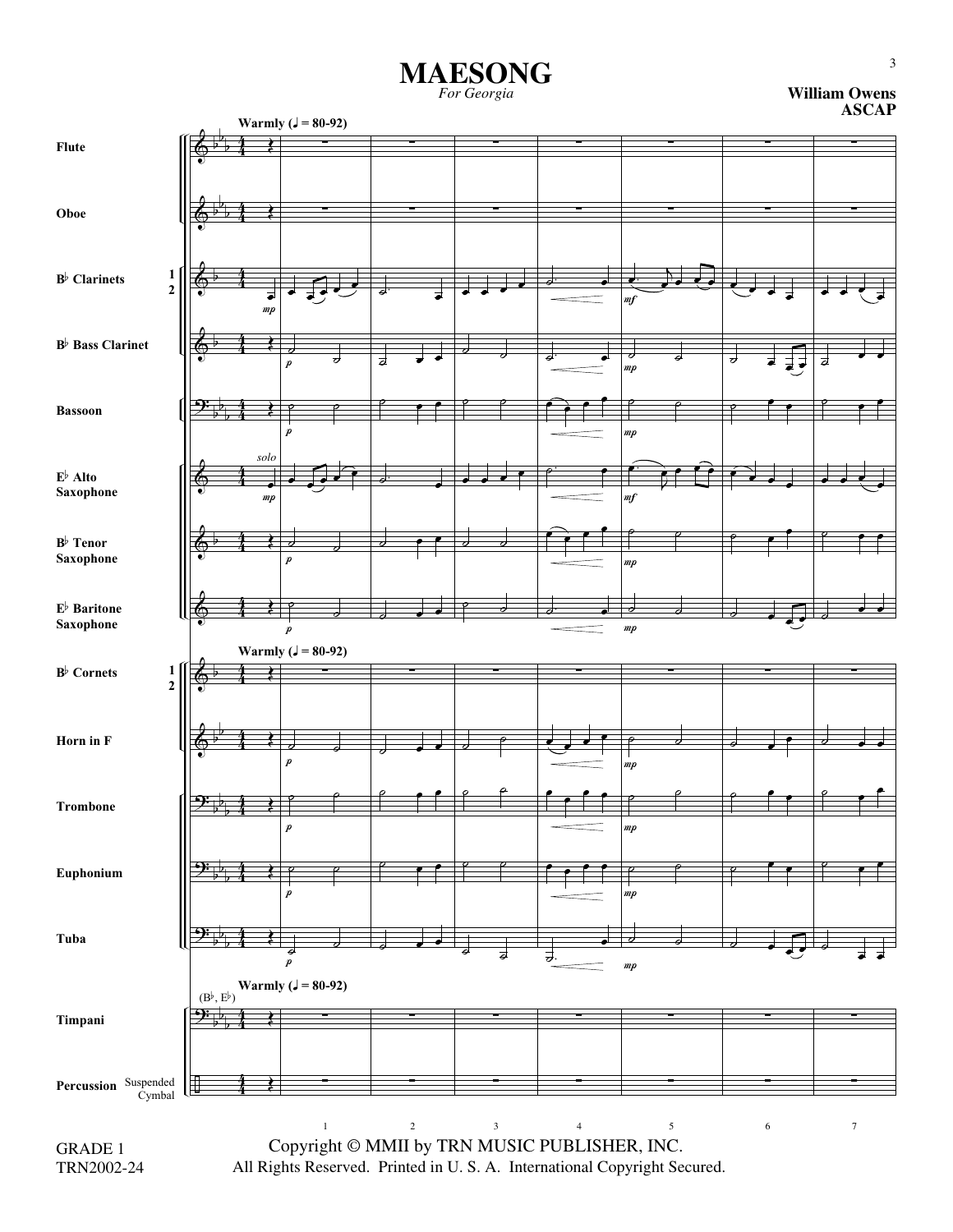